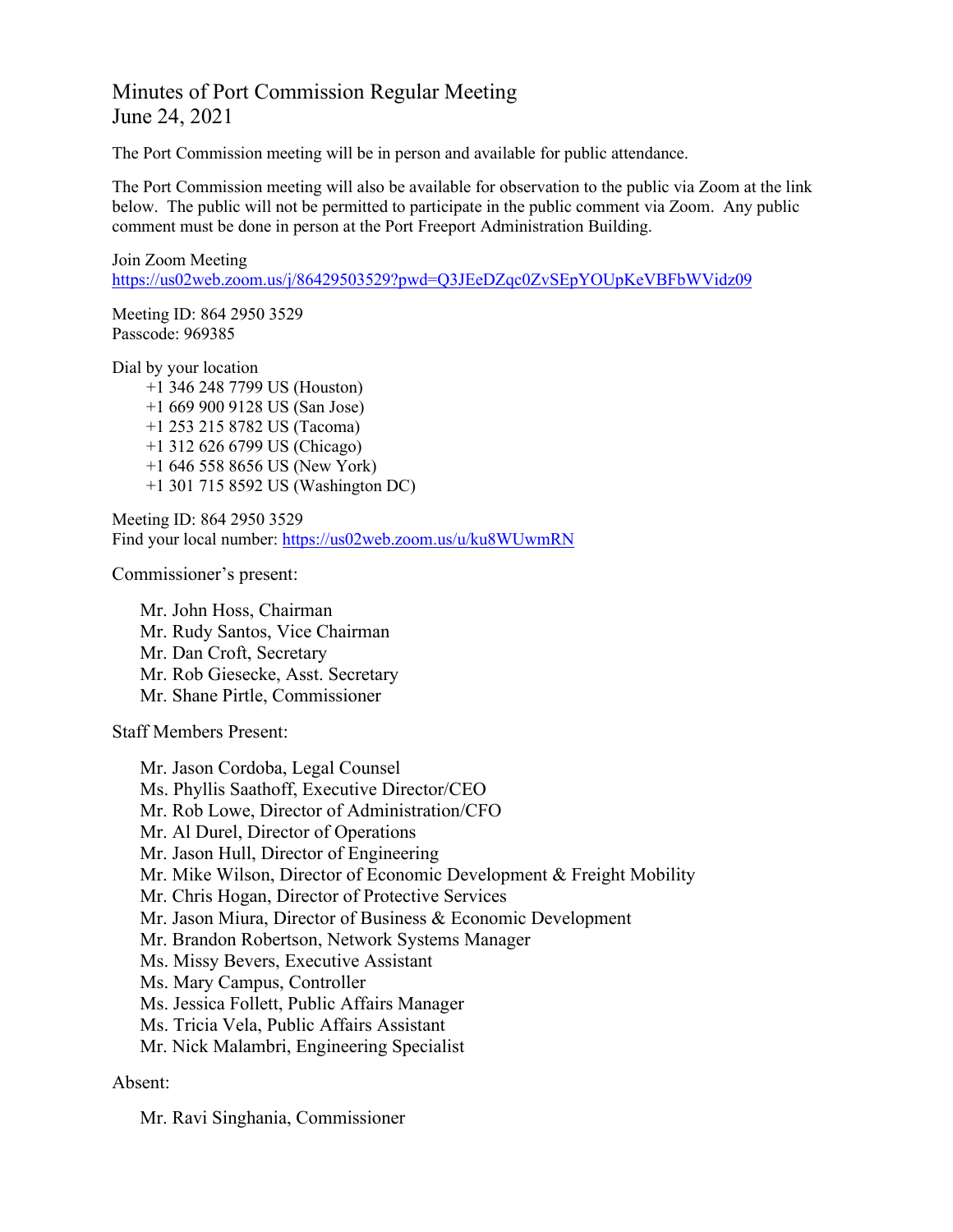Also, present via teleconference:

Mr. Jonathan Frels, Bracewell Mr. Drew Masterson, Masterson Advisors LLC Ms. Kristin Blomquist, Masterson Advisors LLC Mr. Bobby Fuller, Texas Port Ministry Mr. Darrell H. Schwebel, Cradle of Texas Conservancy Mr. Jason Foltyn, HDR Mr. Chris Allen Mr. Joshua Karar Mr. David Webb Ms. Stephanie Thomas

Commissioner Hoss stated the following information…

I will now open the meeting. Pursuant to the posted agenda this meeting is open to public attendance and will be attended by commissioners in person as well. For purposes of transparency and in the event a member of the public is unable to attend the meeting, the meeting is also being made available via Zoom as indicated on the agenda.

- 1. CONVENE OPEN SESSION in accordance with Texas Government Code Section 551.001, et. seq., to review and consider the following:
- 2. Invocation Mr. Bobby Fuller, Texas Port Ministry
- 3. Pledge of Allegiance: U.S. Flag & Texas Flag
- 4. Roll Call Commissioner Hoss noted that Commissioner Singhania was in transit and may join the meeting later. All other commissioners were present. (Commissioner Singhania was absent from the entire meeting)
- 5. Public Comment There were no public comments.
- 6. Approval of minutes from the Regular meeting held June 10, 2021.

A motion was made by Commissioner Giesecke to approve the minutes as presented. The motion was seconded by Commissioner Santos with all Commissioners present voting in favor of the motion.

- 7. Receive reports from Executive Staff on activities and matters related to COVID-19 health safety matters, administrative affairs, financial results, facility engineering matters, operations and vessel activity, port safety matters, port security matters, Port tenant updates, USCOE, and other related port affairs.
	- A. Executive Director/CEO

Ms. Saathoff reported attending the ILA Safety Blue Ribbon Panel in Austin along with Mr. Durel. The Governor has signed off on the budget and has approved the TXDOT portion which includes the RIDER fund program. This program funds last mile projects to ports and was allotted \$40 million in total over a two-year biennium, with \$20 million each year. This gives the Port an opportunity to pursue funds for highway or transportation related projects outside the gates. Reach 3 dredging of the channel project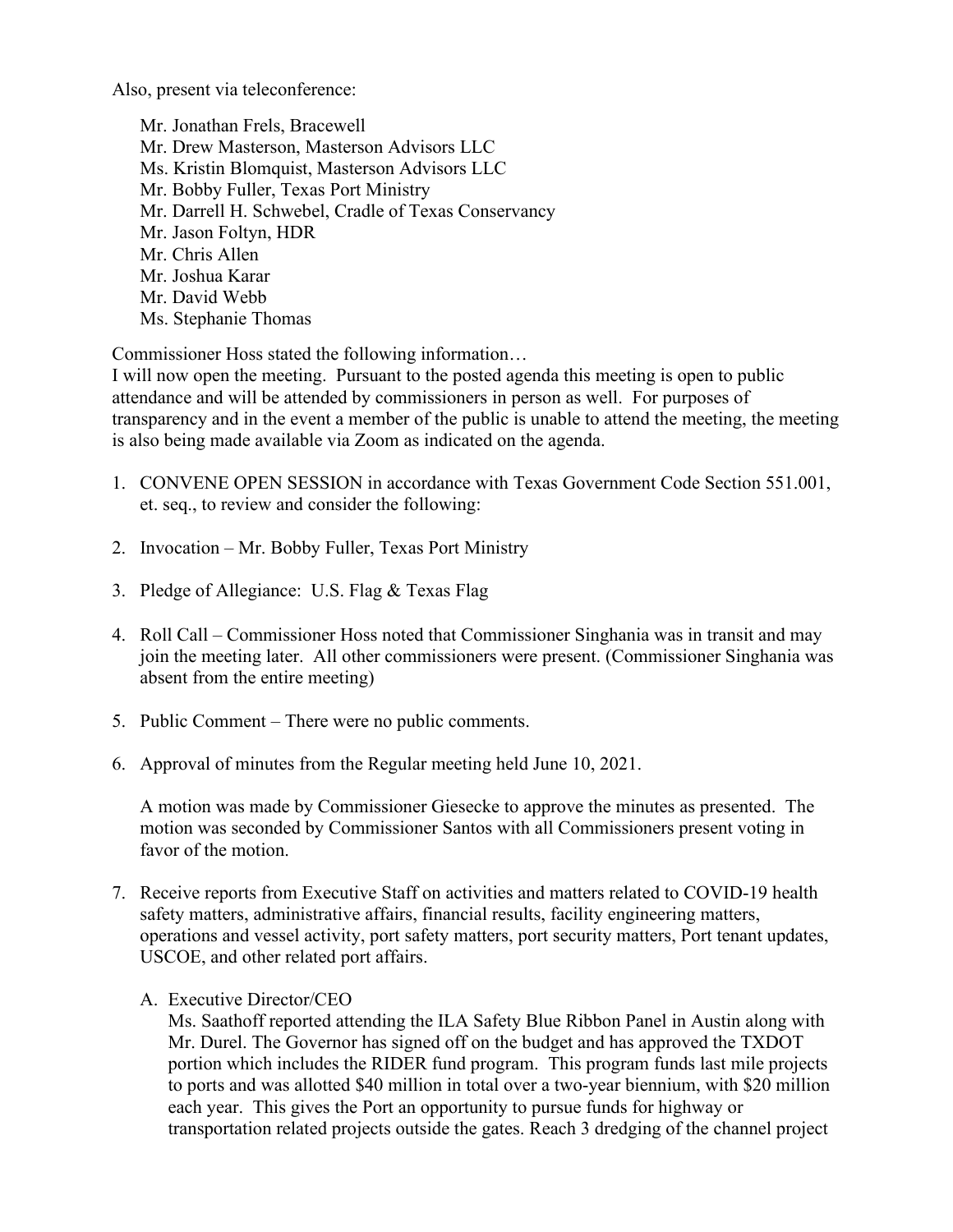continues with completion expected the second half of July. Dredging of Berth 7 and 8 is on schedule to finish in August. HDR completed their 65% plans and specs for Reach 2 and is on schedule to make submittal next week to the Galveston District. Staff continues outreach and advocacy work virtually as DC is still slow to open back up. The National Waterways Conference announced the fall meeting will be held in Baltimore, Maryland. The Governor announced the first special session will be held July 8. Staff met with the OSS Advisory Committee earlier to discuss moving forward to get appropriate documents in place to advance the installation of the NOAA Ports System. Freeport LNG will partner with installation and first two years of maintenance, the Port will then take over maintenance. Approval documents will be included on future agenda.

B. Chief Financial Officer

Mr. Lowe gave a presentation regarding the financial results for the month of May.

- C. Director of Engineering In addition to his written report, Mr. Hull shared a photo of the ongoing work at Berth 8.
- D. Director of Operations

Mr. Durel reported on statistics for the month of May which was a record month with the Port handling 52 vessels and included LNG, Ro/Ro, project cargo, pipe and steel. Total vessel arrivals Port wide were 107. YTD the Port has handled 126 LNG vessels, and 94 Ro/Ro. Mr. Quilty continues to meet with tenants' stevedores and labor regarding safety. Mr. Hogan continues to follow Covid but shifting to hurricane season and recently completed annual update of the Port's hurricane procedures. Mr. Durel also reported participating in the GPAA Zoom Meeting where he gave a presentation regarding the development and implementation of the Port's Fire Rescue Buggy.

- E. Director of Business & Economic Development Mr. Miura submitted a written report to the Port Commission and had nothing further to report.
- 8. Receive report from Commissioners on matters related to:
	- A. June 24 Finance Advisory Committee Commissioner Croft reported the committee discussed budget for the Port's Annual Golf Tournament which is an item on the agenda for approval.
	- B. June 24 OSS Advisory Committee Commissioner Pirtle reported the committee discuss NOAA Ports System and further implementation of the system. Safety matters were also discussed regarding crane repairs and further safety implementation throughout the Port.
	- C. Meetings and conferences attended, Port presentations and other related Port Commission matters.

Commissioner Pirtle reported attending the Friends of the River meeting along with Commissioner Singhania. He also attended the Brazoria County Commissioners' Court meeting, Chamber Luncheon as well as 36A Board Meeting.

Commissioner Croft reported attending the Brazoria County Economic Development Alliance Executive Committee meeting.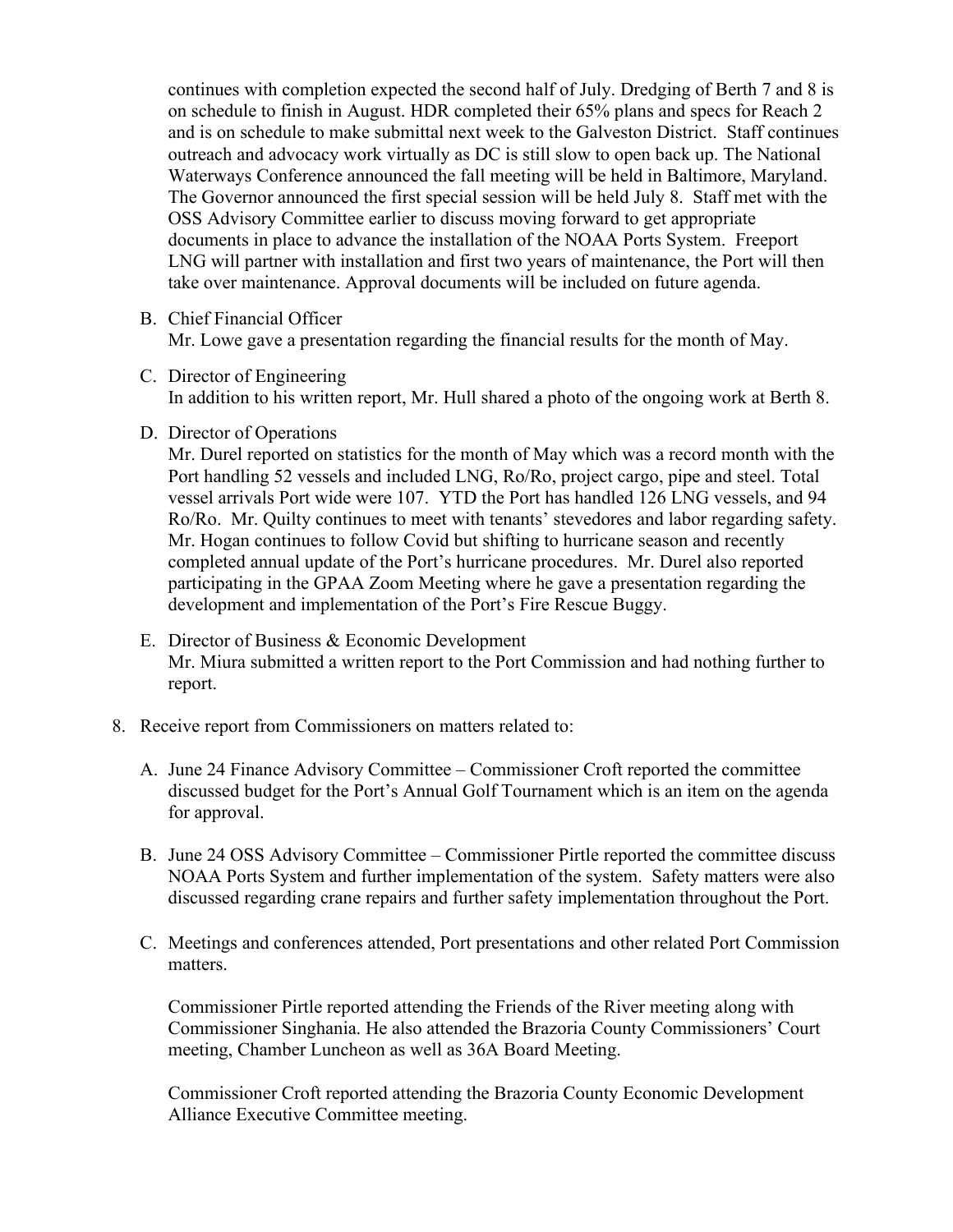Commissioner Hoss reported attending the Brazosport Chamber Governmental Affairs Committee Meeting and BCCA Meeting.

9. Approval of financial reports presented for the period ending May 31, 2021.

A motion was made by Commissioner Santos to approve financials as presented. The motion was seconded by Commissioner Pirtle with all Commissioners present voting in favor of the motion.

10. Ninth Supplemental Resolution Authorizing the Issuance of Port Freeport Senior Lien Revenue Bonds, Series 2021 (AMT); Prescribing the Terms and Provisions Thereof; Approving the Sale of the Bonds and Authorizing the Execution and Delivery of a Bond Purchase Agreement and a Paying Agent/Registrar Agreement; Approving the Preparation and Distribution of an Official Statement; and Resolving Other Matters Related Thereto.

Mr. Lowe stated the Port Commission approved a resolution at the previous meeting authorizing staff to work with the Port's financial advisor and bond counsel to prepare the necessary documents related to the issuance of bonds which the ninth resolution entails. Also included is the Preliminary Official Statement. Mr. Lowe noted that Jonathan Frels with Bracewell and Drew Masterson with Masterson Services were both available for any questions. Staff recommends approval of the resolution.

A motion was made by Commissioner Pirtle to approve the resolution. The motion was seconded by Commissioner Giesecke with all Commissioners present voting in favor of the motion.

11. Approval of an Electrical Easement to CenterPoint Energy for relocation of an existing electrical power line.

Mr. Hull stated that this electrical easement is necessary for CenterPoint to relocate an existing powerline that currently conflicts with the Reach 2 improvements of the Freeport Harbor Channel Improvement Project. Staff recommends approval.

A motion was made by Commissioner Pirtle to approve the easement. The motion was seconded by Commissioner Santos with all Commissioners present voting in favor of the motion.

12. Approval of a Drainage Easement to Velasco Drainage District for maintaining the VDD ditch to the East Freeport Pump Station.

Mr. Hull stated this easement will enlarge the existing easement to allow access to the ditch to the East Freeport Pump Station. He further added that the has no bearing on any Port improvement plan. Staff recommends approval.

A motion was made by Commissioner Croft to approve the easement. The motion was seconded by Commissioner Santos with all Commissioners present voting in favor of the motion.

13. Approval of a Letter of No Objection to the U.S. Army Corps of Engineers regarding construction of Fort Velasco replica on Port property (Surfside).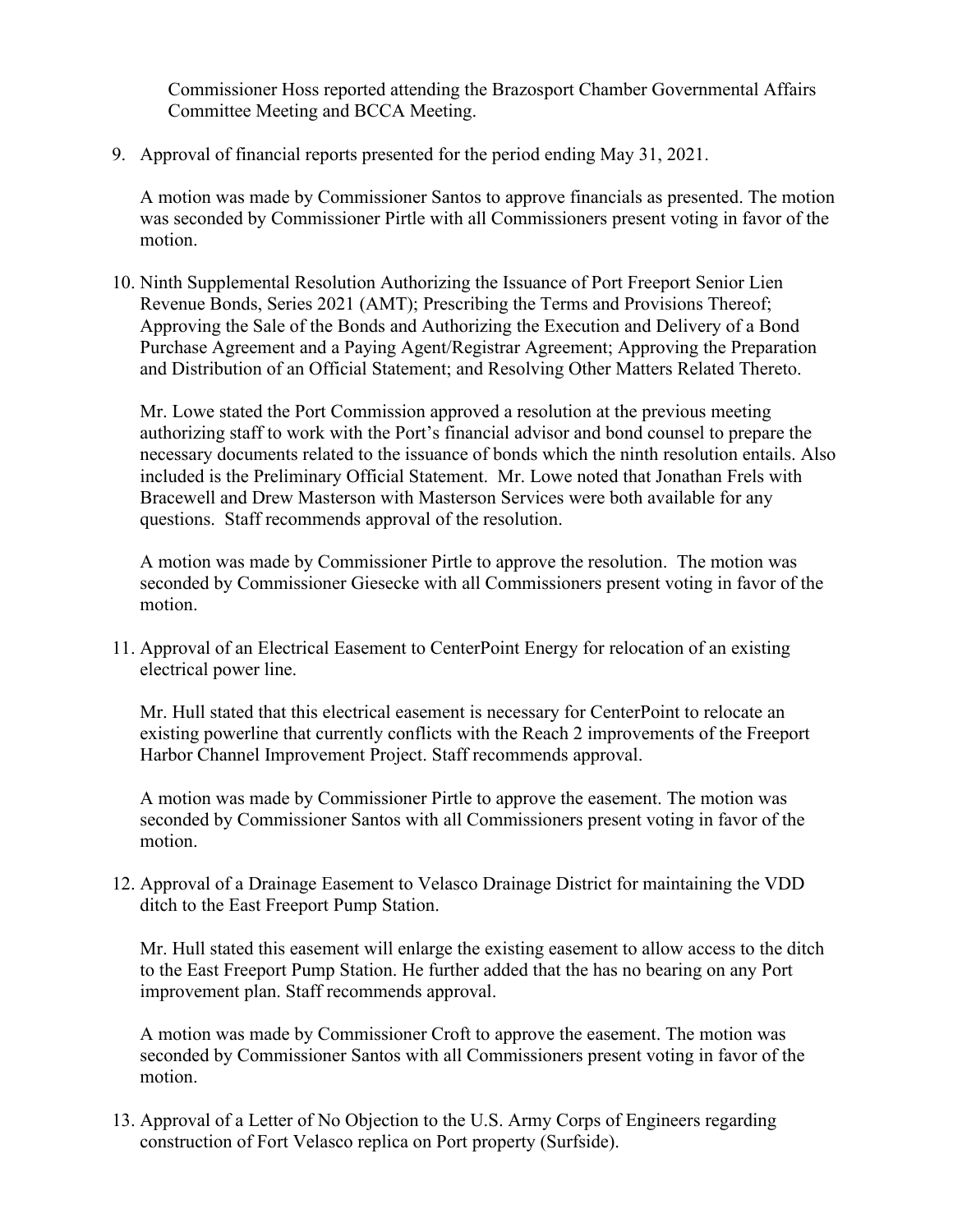Mr. Hull stated the Cradle of Texas Conservancy wants to build a replica of Fort Velasco on Port property but partially within the Corps right-of-way for the Jetty. The Corps is requesting a no objection letter from the Port before they give real estate out grant to the Cradle of Texas Conservancy. Mr. Hull shared a drawing of the replica and where it will sit. He also noted Mr. Darrell Schwebel with the Cradle of the Texas Conservancy is present should there be any questions. Mr. Schwebel noted that the project has been in the making for  $40 + \gamma$  years with original founder Mr. George Kramig helping to make it happen. Once the Conservancy obtains all approvals, they anticipate construction to begin this year. The Conservancy currently has funds available to support the whole project without community support. Once construction is complete, the structure will be donated to the County to maintain/operate as a county park. Ms. Saathoff noted the Port had previous discussions with the Conservancy about positioning the structure as far east as possible to minimize the footprint in the Corps right-of-way.

A motion was made by Commissioner Pirtle to approve the letter. The motion was seconded by Commissioner Giesecke with all Commissioners present voting in favor of the motion.

14. Adoption of a Resolution declaring items surplus and ordered sold separately for cash, after notice of sale and receipt of bids to the highest bidder; destroyed if no bids are received; or offered as trade-in for new property of the same general type.

Mr. Hogan stated that staff is seeking approval of a resolution to surplus the 2005 Ford Expedition (patrol vehicle) to be traded in on a new vehicle which was approved by Port Commission at the previous meeting held June 10.

A motion was made by Commissioner Pirtle to approve the resolution. The motion was seconded by Commissioner Croft with all Commissioners present voting in favor of the motion.

15. Approval regarding the 2021 Port Freeport Golf Tournament budget and benefactor.

Ms. Follett stated that staff is requesting approval of the budget and benefactor for the Port's 2021 golf tournament tentatively set for October 18, 2021. Staff is requesting Port Freeport contribution of \$3,000 with a total budget amount of \$26,500. As in the past, sponsorships and contributions will be sought out from members of the community. Ms. Follett stated that since 2012 the proceeds from the tournament have benefitted Texas Port Ministry who provides an invaluable service to the Port's Freeport Harbor Channel community, seafarers, truckers and labor. Staff presented this to the Finance Advisory Committee prior to the meeting and recommends Texas Port Ministry as the benefactor for the 2021 Golf Tournament.

A motion was made by Commissioner Croft to approve the budget. The motion was seconded by Commissioner Giesecke with all Commissioners present voting in favor of the motion.

16. EXECUTIVE SESSION in accordance with Subchapter D of the Open Meetings Act, Texas Government Code Section 551.001, et. seq., to review and consider the following: